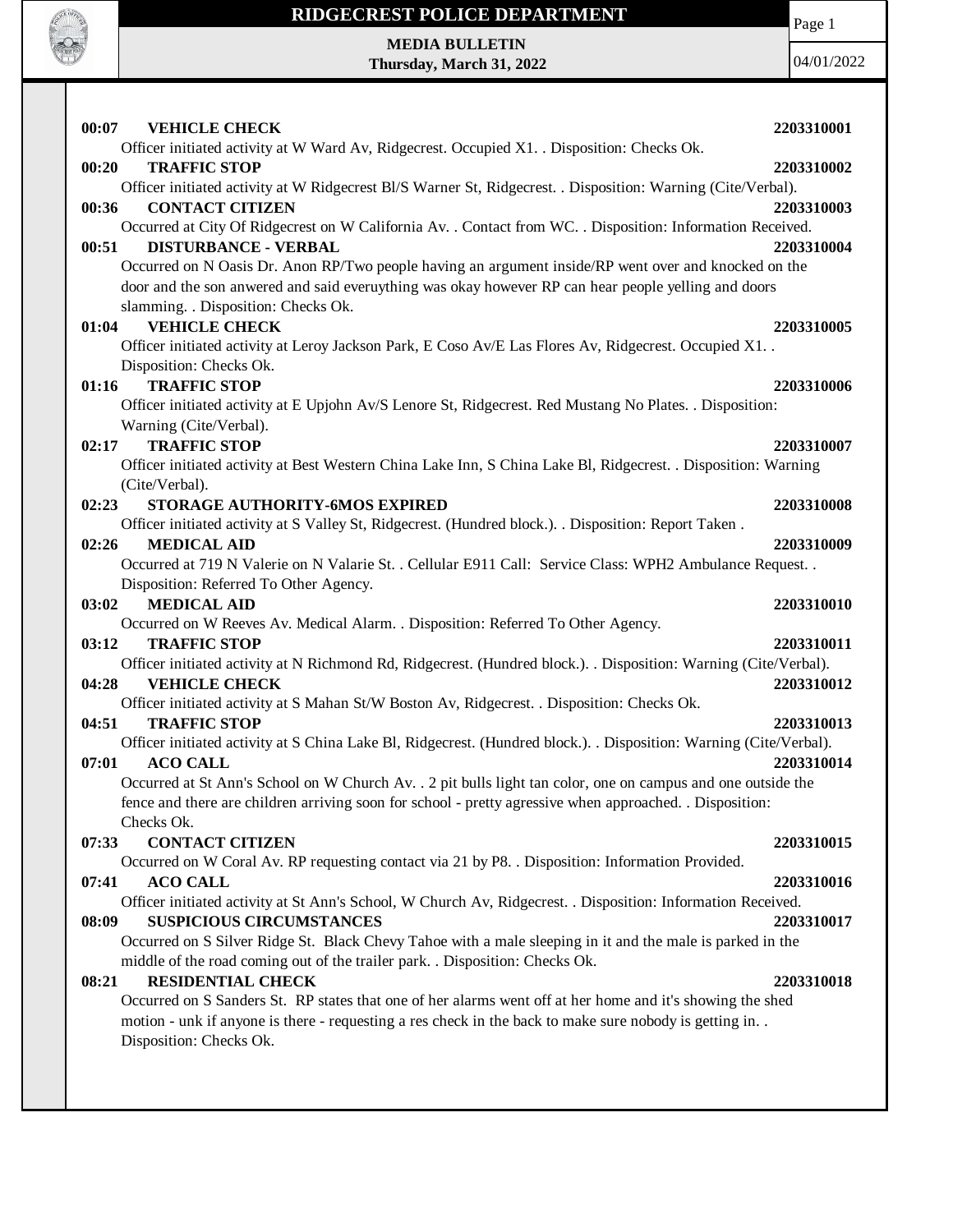

Page 2

**MEDIA BULLETIN Thursday, March 31, 2022**

| 08:27<br><b>ACO CALL</b>                                                                                                                      | 2203310019 |
|-----------------------------------------------------------------------------------------------------------------------------------------------|------------|
| Officer initiated activity at St Ann's School, W Church Av, Ridgecrest. Pit bulls at St. Ann's School<br>Disposition: Animal Control Handled. |            |
| <b>STOLEN VEHICLE REPORT</b><br>08:34                                                                                                         | 2203310020 |
|                                                                                                                                               |            |
| Occurred at 1400 N Wayne Sp 25 on N Wayne St. . 2018 Honda quad was taken sometime yesterday-                                                 |            |
| requesting contact via 21. . Disposition: Report Taken.<br><b>290 REGISTRANT</b><br>09:16                                                     |            |
| Occurred at City Of Ridgecrest on W California Av. . COA. . Disposition: Necessary Action Taken.                                              | 2203310021 |
| <b>ACO CALL</b><br>10:20                                                                                                                      | 2203310022 |
| Occurred at S Sunland St/E Upjohn Av. Deceased cat in the road. . Disposition: Log Note Only.                                                 |            |
| <b>DOMESTIC DISTURBANCE</b><br>10:22                                                                                                          | 2203310023 |
| Occurred on S Holly Canyon Dr. Male and female physically fighting - wma with black hoodie and wfa with all                                   |            |
| black on - RP states male told female he was going to kill her. . Disposition: Checks Ok.                                                     |            |
| <b>SUSPICIOUS CIRCUMSTANCES</b><br>10:26                                                                                                      | 2203310024 |
| Occurred at Dollar General #14155 on W Drummond Av. . Silver dodge mag-back window sticker -RP states                                         |            |
| there are people inside smoking H&S in the parking lot. . Disposition: Checks Ok.                                                             |            |
| <b>MEDICAL AID</b><br>10:31                                                                                                                   | 2203310025 |
| Occurred on W Upjohn Av. Medaid. . Disposition: Referred To Other Agency.                                                                     |            |
| <b>CONTACT CITIZEN</b><br>10:35                                                                                                               | 2203310026 |
| Occurred at City Of Ridgecrest on W California Av. . Rp in the lobby-states he wants to talk to a trusted officer                             |            |
| about getting something published. . Disposition: Checks Ok.                                                                                  |            |
| <b>WELFARE CHECK</b><br>10:40                                                                                                                 | 2203310027 |
| Occurred at N Sahara Dr/E Kashmir Ln. RP states that her sister is angry and yelling at the house on the                                      |            |
| corner and is currently UI pills and HBD/RP has been drinking as well. . Disposition: Negative Contact.                                       |            |
| <b>WELFARE CHECK</b><br>10:42                                                                                                                 | 2203310028 |
| Occurred on W Inyokern Rd. RP was a female who was crying saying that she cannot leave - states that her                                      |            |
| mom is lying to "us" - call came in from KCSO. . Disposition: Checks Ok.                                                                      |            |
| <b>WELFARE CHECK</b><br>11:09                                                                                                                 | 2203310029 |
| Occurred on E Kashmir Ln. RP states that her sister is HBD and UI. . Disposition: Duplicate Call Entered.                                     |            |
| 11:09<br><b>WARRANT ARREST</b>                                                                                                                | 2203310030 |
| Occurred on N Palo Verde Dr. WMA/brown hair/dk red shirt/jeans walking in neighborhood acting suspicious                                      |            |
| SA/Giberson, Ryan Michael 09/17/1980 WNO/RM050849A Bail/10k Chg/594(b)(2)(a) PC Cited and released                                            |            |
| Disposition: Arrest Made.                                                                                                                     |            |
| <b>CONTACT CITIZEN</b><br>11:11                                                                                                               | 2203310031 |
| Occurred on W Robert Av. RP would like contact regarding a supplemental case to case number 20-3677. .                                        |            |
| Disposition: Information Received.                                                                                                            |            |
| <b>UNWANTED SUBJECT</b><br>11:13                                                                                                              | 2203310032 |
| Occurred on E Kashmir Ln. Sister is outside and is UI pills and HBD she is not wanted there. . Disposition:                                   |            |
| Checks Ok.                                                                                                                                    |            |
| <b>UNWANTED SUBJECT</b><br>11:18                                                                                                              | 2203310033 |
| Occurred at Howard's Mini Mart on W Upjohn Av. . 2 females locked in the restroom -refusing to come out. .                                    |            |
| Disposition: Gone On Arrival.                                                                                                                 |            |
| <b>DISTURBANCE-FAMILY</b><br>11:24                                                                                                            | 2203310034 |
| Occurred on E California Av. RP STATES THAT HER BROTHER JUST PUSHED HER. . Disposition: Negative                                              |            |
| Contact.                                                                                                                                      |            |
| 11:51<br>PEDESTRIAN CHECK                                                                                                                     | 2203310035 |
| Officer initiated activity at N Gold Canyon Dr, Ridgecrest. (Hundred block.). . Disposition: Checks Ok.                                       |            |
|                                                                                                                                               |            |
|                                                                                                                                               |            |
|                                                                                                                                               |            |
|                                                                                                                                               |            |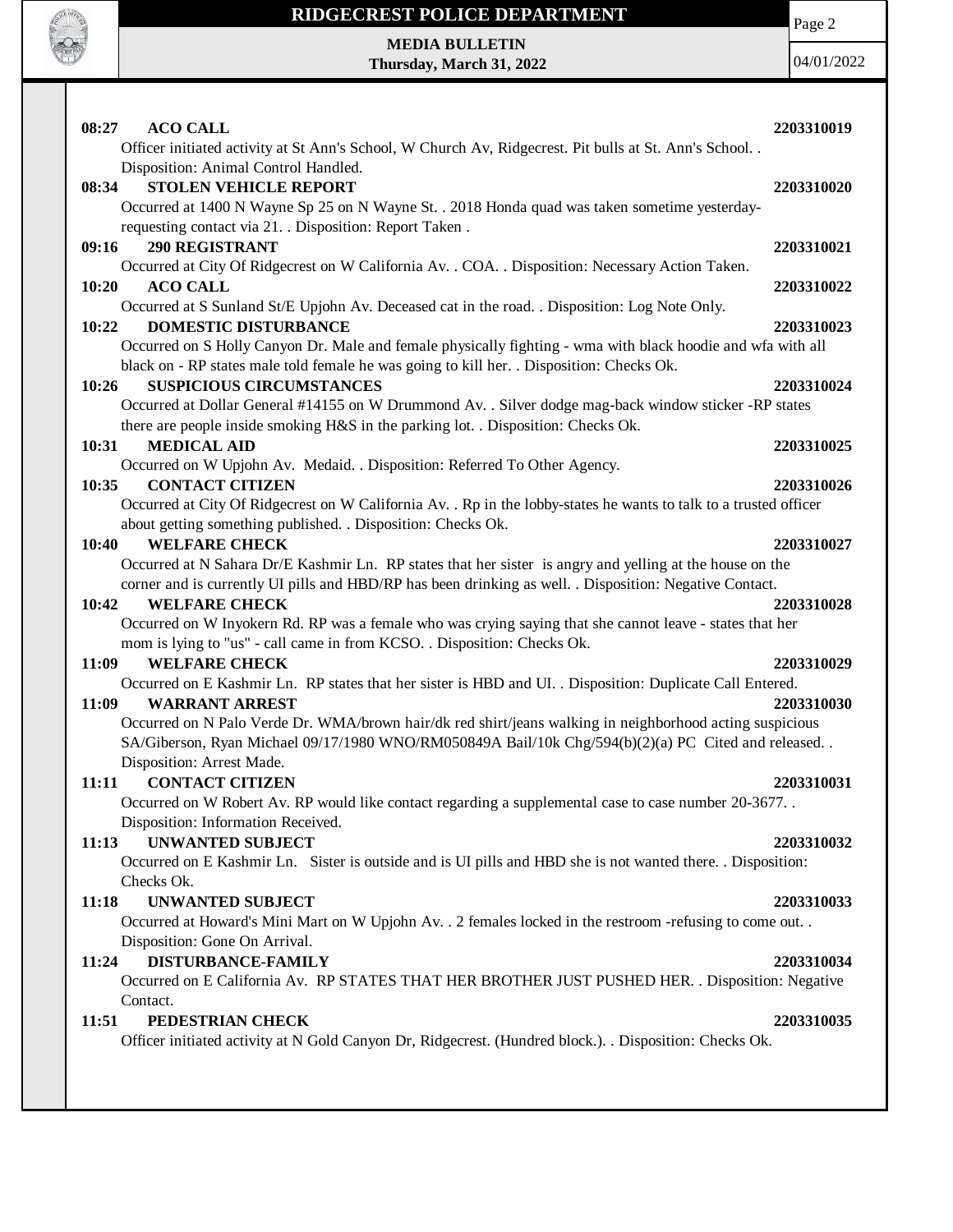



**CALL OF OFFICER** 

| 11:59<br><b>GTA RECOVERY</b>                                                                                         | 2203310036 |
|----------------------------------------------------------------------------------------------------------------------|------------|
| Occurred at Travelodge on S China Lake Bl. . Stolen quad located. . Disposition: Necessary Action Taken.             |            |
| <b>DISTURBANCE - MUSIC</b><br>12:40                                                                                  | 2203310037 |
| Occurred on N Gold Canyon Dr. Loud music. . Disposition: Warning (Cite/Verbal).                                      |            |
| 12:48<br><b>CONTACT CITIZEN</b>                                                                                      | 2203310038 |
| Occurred on N Rebel Rd. CALL RP//states he reported his son missing yesterday and the son is now home                |            |
| Disposition: Information Received.                                                                                   |            |
| 12:54<br><b>VEHICLE RELEASE</b>                                                                                      | 2203310039 |
| Occurred at City Of Ridgecrest on W California Av. Disposition: Necessary Action Taken.                              |            |
| <b>INFORMATION</b><br>13:12                                                                                          | 2203310040 |
| Occurred on N Sanders St. Garage was broken into and items taken sometime last night/rp just wants info              |            |
| logged at this time and will call back if anything else happens. . Disposition: Log Note Only.                       |            |
| <b>HIT AND RUN REPORT</b><br>13:15                                                                                   | 2203310041 |
| Occurred on W Graaf Av. Rp requesting KTP to grab belongings - RP states ex hit his car and left. .                  |            |
| Disposition: Peace Kept.                                                                                             |            |
| <b>UNWANTED SUBJECT</b><br>13:22                                                                                     | 2203310042 |
| Occurred on N Alene St. Person who doing her yard refusing to leave -RP haws asked him to leave and he               |            |
| won't. . Disposition: Gone On Arrival.                                                                               |            |
| <b>FOLLOW UP</b><br>13:56                                                                                            | 2203310043 |
| Officer initiated activity at China Lake Trailer Park, W Moyer Av, Ridgecrest. . Disposition: Follow Up              |            |
| Completed.                                                                                                           |            |
| <b>VIOLATION OF COURT ORDER</b><br>13:58                                                                             | 2203310044 |
| Occurred on E California Av. Contact RP via 21. . Disposition: Negative Contact.                                     |            |
| RESISTING/DELAYING/OBSTRUCTING OFFICER<br>14:02                                                                      | 2203310045 |
| Officer initiated activity at N China Lake Bl, Ridgecrest. (Hundred block.) WMA/BLACK/BLUE JEANS/LONG<br><b>HAIR</b> |            |
| SA/Vice, Douglas 06/27/1963 Open Chg/148 PC                                                                          |            |
| Also arrested on a WI Warrant for Parole Violation - Full Extradition                                                |            |
| Booked CRF. . Disposition: Arrest Made.                                                                              |            |
| <b>WELFARE CHECK</b><br>14:09                                                                                        | 2203310046 |
| Occurred on S Richmond Rd. Rp requesting welck on her son /states she hasnt seen or heard from                       |            |
| him/unkown apartment # but states it is the far left apartment and he drives a red car. . Disposition: Unable To     |            |
| Locate.                                                                                                              |            |
| <b>ACO CALL</b><br>14:11                                                                                             | 2203310047 |
| Officer initiated activity at E Upjohn Av/S Sunland St, Ridgecrest. Deceased cat. . Disposition: Animal Control      |            |
| Handled.                                                                                                             |            |
| 14:12<br><b>VANDALISM</b>                                                                                            | 2203310048 |
| Occurred on E Kashmir Ln. Slashed tires                                                                              |            |
| SA/Stadler, Crystal Mae 03/16/1979 Open Chg/594 PC. . Disposition: Arrest Made.                                      |            |
| <b>ACO CALL</b><br>14:14                                                                                             | 2203310049 |
| Officer initiated activity at E Upjohn Av/S China Lake Bl, Ridgecrest. Deceased cat. . Disposition: Animal           |            |
| Control Handled.                                                                                                     |            |
| <b>ACO CALL</b><br>14:21                                                                                             | 2203310050 |
| Officer initiated activity at N Fairview St, Ridgecrest. F/U on dog bite. . Disposition: Animal Control Handled.     |            |
| 14:31<br><b>ACO CALL</b>                                                                                             | 2203310051 |
| Officer initiated activity at W Alene Av, Ridgecrest. F/U on dog bite. . Disposition: Animal Control Handled.        |            |
| 14:43<br><b>ACO CALL</b>                                                                                             | 2203310052 |
| Officer initiated activity at N Inyo St, Ridgecrest. (Hundred block.) BARKING DOG. . Disposition: Animal             |            |
| Control Handled.                                                                                                     |            |
|                                                                                                                      |            |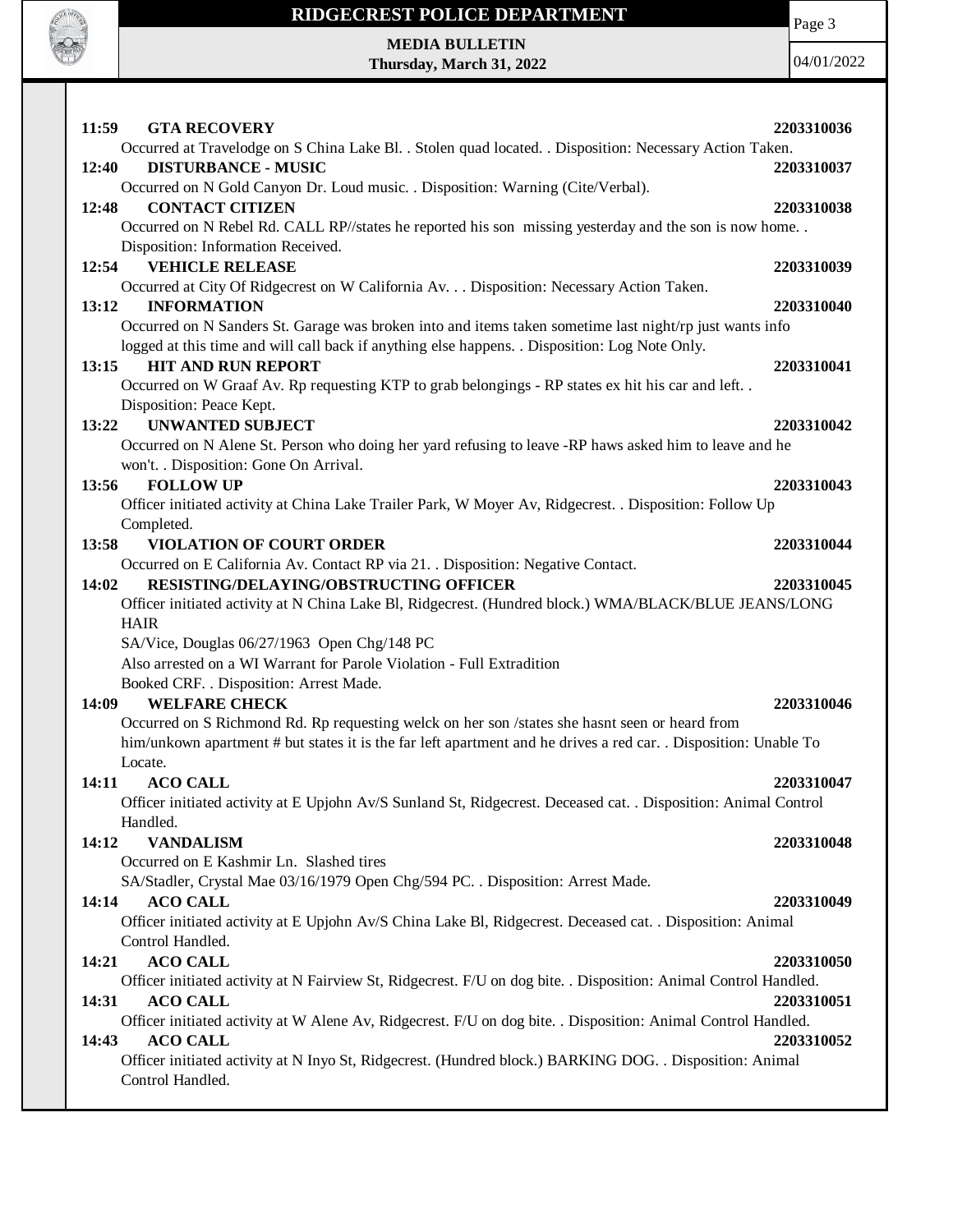

Page 4

**MEDIA BULLETIN Thursday, March 31, 2022**

| <b>TRAFFIC STOP</b><br>14:56                                                                                                        | 2203310053 |
|-------------------------------------------------------------------------------------------------------------------------------------|------------|
| Officer initiated activity at Dollar Tree Stores, N China Lake Bl, Ridgecrest. . Disposition: Warning                               |            |
| (Cite/Verbal).                                                                                                                      |            |
| <b>CONTACT CITIZEN</b><br>15:01                                                                                                     | 2203310054 |
| Occurred at City Of Ridgecrest on W California Av. . CALL RP/states he is being blackmailed by an unknown                           |            |
| person. . Disposition: Negative Contact.                                                                                            |            |
| <b>ACO CALL</b><br>15:04                                                                                                            | 2203310055 |
| Officer initiated activity at S Del Rosa Dr, Ridgecrest. BARKING DOG. . Disposition: Animal Control Handled.                        |            |
| <b>UNDER INFLUENCE HS</b><br>15:13                                                                                                  | 2203310056 |
| Occurred at Walmart Supercenter on E Bowman Rd. . WFA WHITE TOP AND PINK PANTS- BREAKING                                            |            |
| THING IN THE STORE AND PUT TOOTH PASTE ON HER HAIR-LAST SEEN GOING TOWARDS                                                          |            |
| BOWMAN AND WB TO CHINA LAKE                                                                                                         |            |
| SA/Laybourn, Melissa Jones 02/04/1980 Open Chg/11550 HS                                                                             |            |
| Booked CRF. . Disposition: Arrest Made.                                                                                             |            |
| <b>ACO CALL</b><br>15:14                                                                                                            | 2203310057 |
| Officer initiated activity at W Cielo Av, Ridgecrest. . Disposition: Animal Control Handled.                                        |            |
| 15:27<br><b>ACO CALL</b>                                                                                                            | 2203310058 |
| Officer initiated activity at N Palm Dr, Ridgecrest. Follow up. . Disposition: Animal Control Handled.                              |            |
| <b>ACO CALL</b><br>15:40                                                                                                            | 2203310059 |
| Officer initiated activity at N Randall St/W Lynn Wy, Ridgecrest. Loose dog. . Disposition: Animal Control                          |            |
| Handled.                                                                                                                            |            |
| 15:51<br><b>THEFT</b>                                                                                                               | 2203310060 |
| Occurred on N Florence St. Rp in the lobby-states she had items taken from her friends residence a couple of                        |            |
| weeks ago. . Disposition: Information Received.                                                                                     |            |
| <b>ACO CALL</b><br>15:51                                                                                                            | 2203310061 |
| Officer initiated activity at W Las Cruces Ct/N Inyo St, Ridgecrest. Area check for dogs not on a leash                             |            |
| Disposition: Animal Control Handled.                                                                                                |            |
| <b>ILLEGAL ENTRY TO DWELLING</b><br>15:59                                                                                           | 2203310062 |
| Occurred on N Sahara Dr. Female inside a Red tagged apartment. . Disposition: Checks Ok.                                            |            |
| 15:59<br><b>VEHICLE RELEASE</b>                                                                                                     | 2203310063 |
| Occurred at City Of Ridgecrest on W California Av. Disposition: Necessary Action Taken.<br><b>VIOLATION OF COURT ORDER</b><br>16:02 | 2203310064 |
| Occurred at City Of Ridgecrest on W California Av. . keeps contacting RP- Contact via 21. . Disposition:                            |            |
| Necessary Action Taken.                                                                                                             |            |
| <b>16:23 PRISONER TRANSPORT</b>                                                                                                     | 2203310065 |
| Occurred at City Of Ridgecrest on W California Av. . 22-1028/22-1027/22-1025. . Disposition: Necessary Action                       |            |
| Taken.                                                                                                                              |            |
| 16:41<br><b>MEDICAL AID</b>                                                                                                         | 2203310066 |
| Occurred on W Moyer Av. Ambulance request. . Disposition: Referred To Other Agency.                                                 |            |
| 16:42<br><b>FOLLOW UP</b>                                                                                                           | 2203310067 |
| Officer initiated activity at N Gold Canyon Dr, Ridgecrest. (Hundred block.). . Disposition: Necessary Action                       |            |
| Taken.                                                                                                                              |            |
| 16:56<br><b>VERBAL THREATS</b>                                                                                                      | 2203310068 |
| Occurred at City Of Ridgecrest on W California Av. . Rp in the lobby-states someone is making threats towards                       |            |
| him. . Disposition: Information Provided.                                                                                           |            |
| <b>MISC COUNTER CALL</b><br>17:07                                                                                                   | 2203310069 |
| Occurred at City Of Ridgecrest on W California Av. . RP is in the front requesting to speak to an officer                           |            |
| regarding a letter she got. . Disposition: Information Provided.                                                                    |            |
|                                                                                                                                     |            |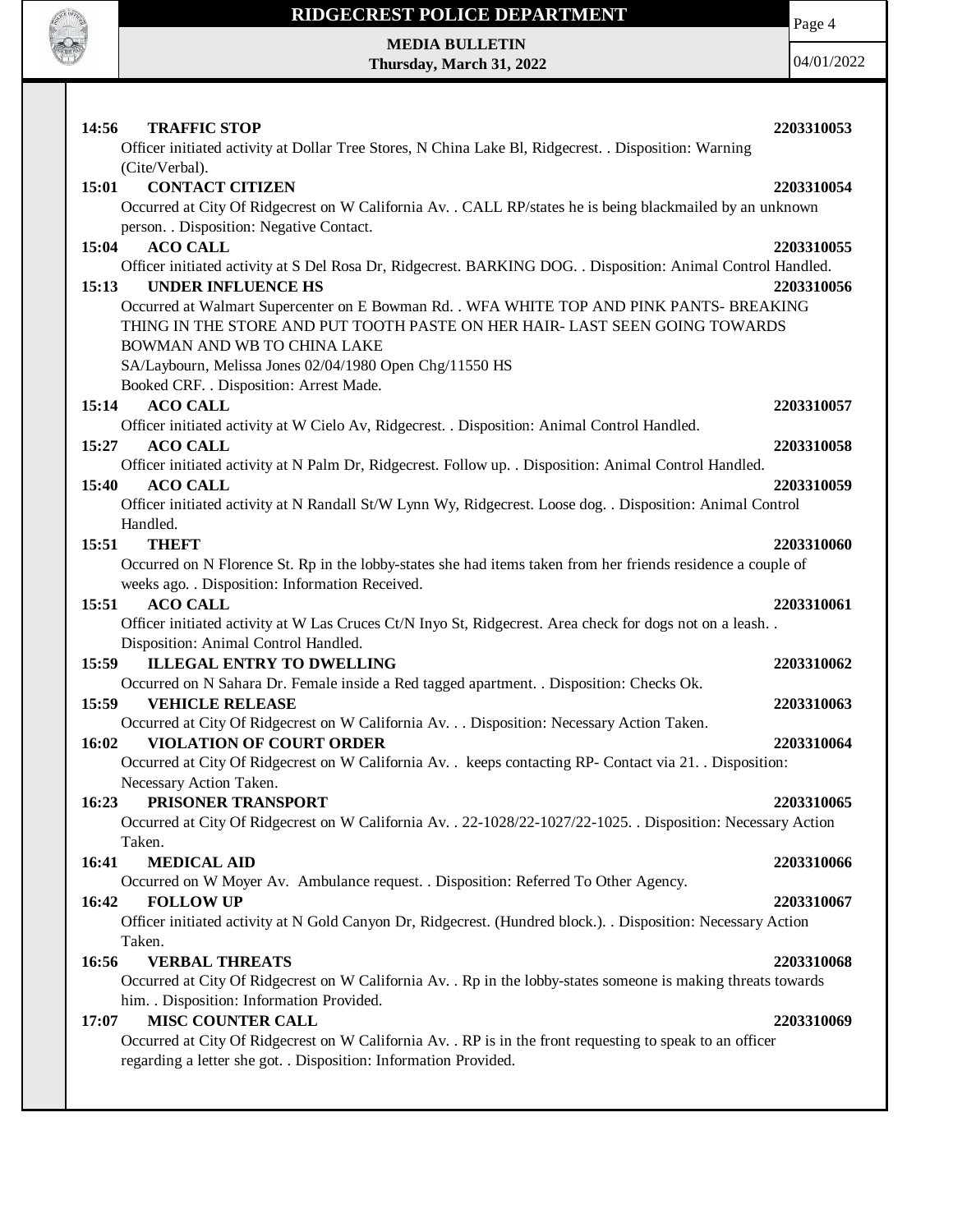